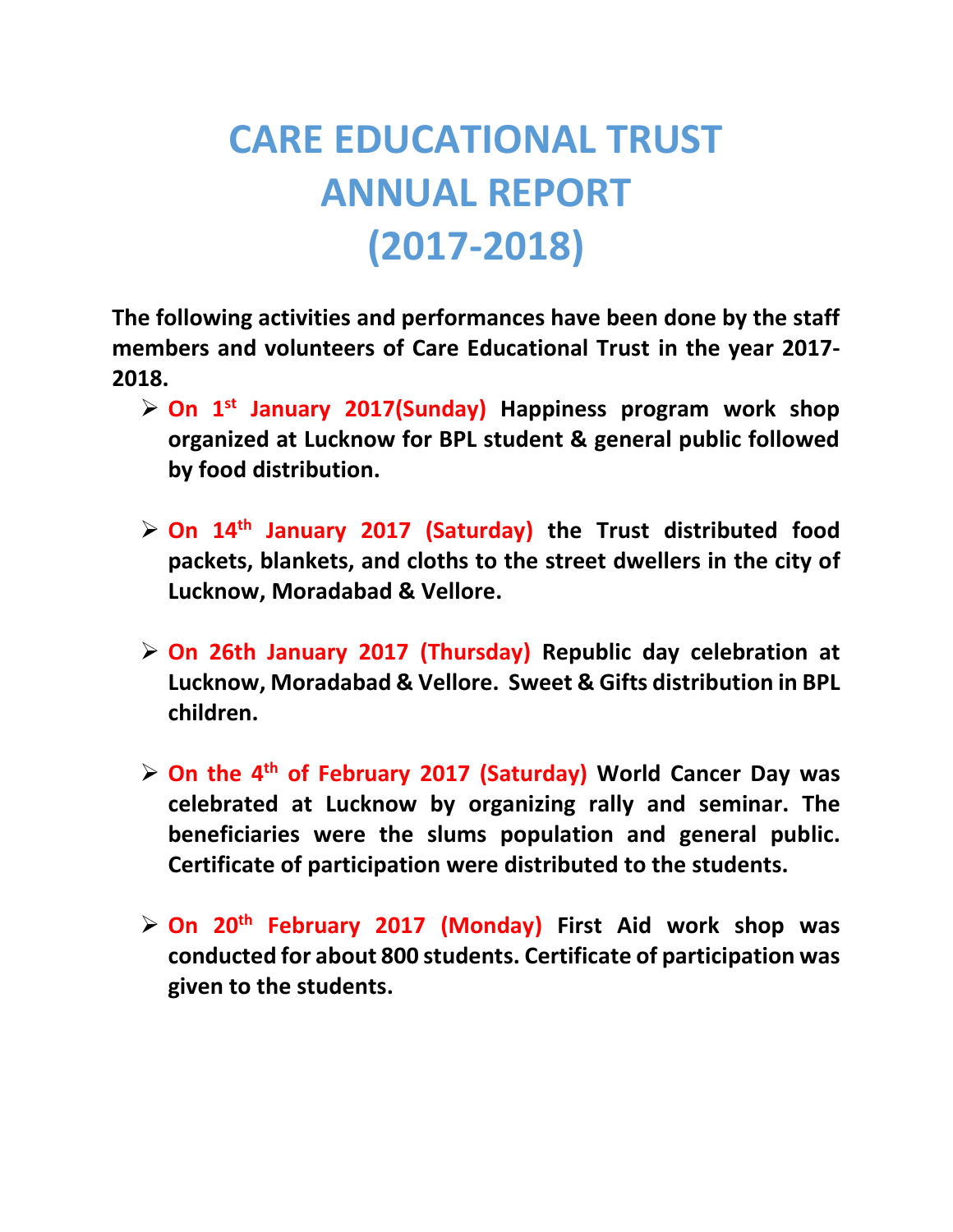- **On 24th February 2017(Friday) a free medical camp of Bone mass density was organized at Lucknow, Moradabad for BPL women, old patients & children.**
- **On 8th March 2017 (Wednesday) International women day was celebrated and vocational training classes for women started. The beneficiaries were economically weak women and BPL minority women.**
- **On 15th March 2017(Wednesday) a free dental camp was organized for general public and BPL students of the slums of Lucknow.**
- **On 30th March 2017 (Thursday) a health nutrition free camp was organized in the sub areas of Lucknow to benefit the slum dwellers.**
- **ON 7th April 2017 (Friday) World Health Day was celebrated. A health camp and awareness program was organized in the areas of Lucknow. The beneficiaries were general public.**
- **On 14th April 2017 (Friday) a skill development work shop was organized for the BPL youth of slums of Lucknow.**
- **On 1st May 2017(Monday) Labor Day, anti alcohol awareness camps and free medical checkup was organized in the slums of Lucknow. The beneficiaries were the general public of Lucknow & Barabanki.**
- **On 31 st May 2017(Wednesday) No Tobacco day seminar & awareness camp in slums areas of Lucknow beneficiary student & BPL public. Documentary shown & rally organized by school children.**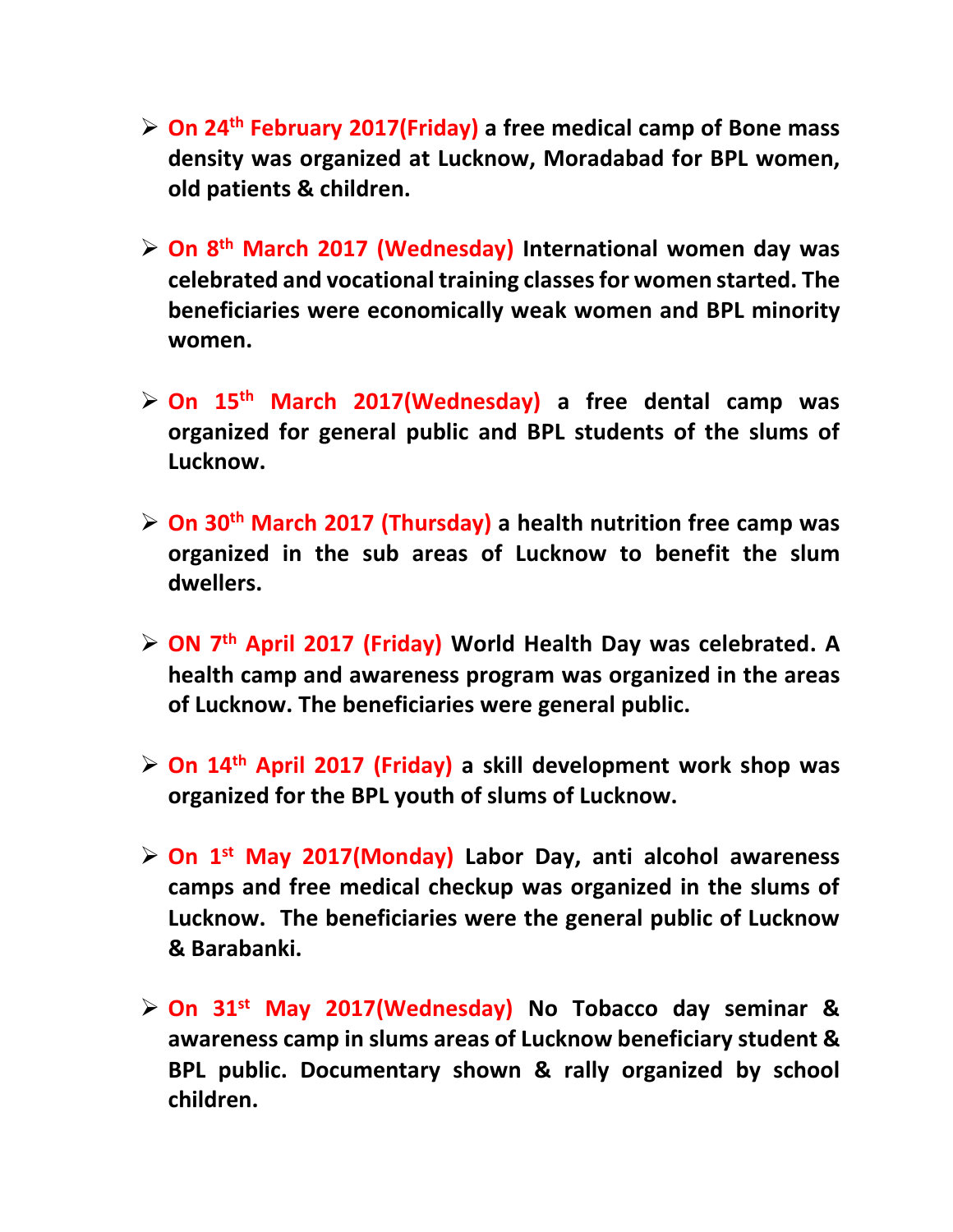- **On 5th June 2017 (Monday) the World Environment Day was celebrated by tree plantation awareness camps and a work shop, drawing competition by children in Lucknow, Vellore, and Moradabad. The beneficiary was the public, student & children.**
- **On 21st June 2017(Wednesday) World Yoga day volunteers of Trust organized yoga in SSP (Sashastra Seema BAL) Defense (Gorkha regiment), Government office, Bank & public parks in Lucknow.**
- **On 15th July 2017 (Saturday) a Skill development workshop was organized in Lucknow and Moradabad. The beneficiaries were the unemployment youth.**
- **On 24th July 2017 (Monday) Sanitation and hygiene seminar was organized followed by kit distribution for BPL women of slums in Lucknow.**
- **On 15th August 2017(Tuesday) Independence Day celebration took place at Lucknow, Vellore & Moradabad. Old age people, BPL children and labor were benefitted.**
- **On 5th September 2017(Tuesday) Teachers day was celebrated at Moradabad, Lucknow and distribution of stationary material food packets was done to the under privileged children of slums.**
- **On 2nd October 2017(Sunday) Gandhi Jayanti &** Lal Bahadur Shastri **jayanti was celebrated. Special medical & health awareness program with farmers was organized at Lucknow & Barabanki.**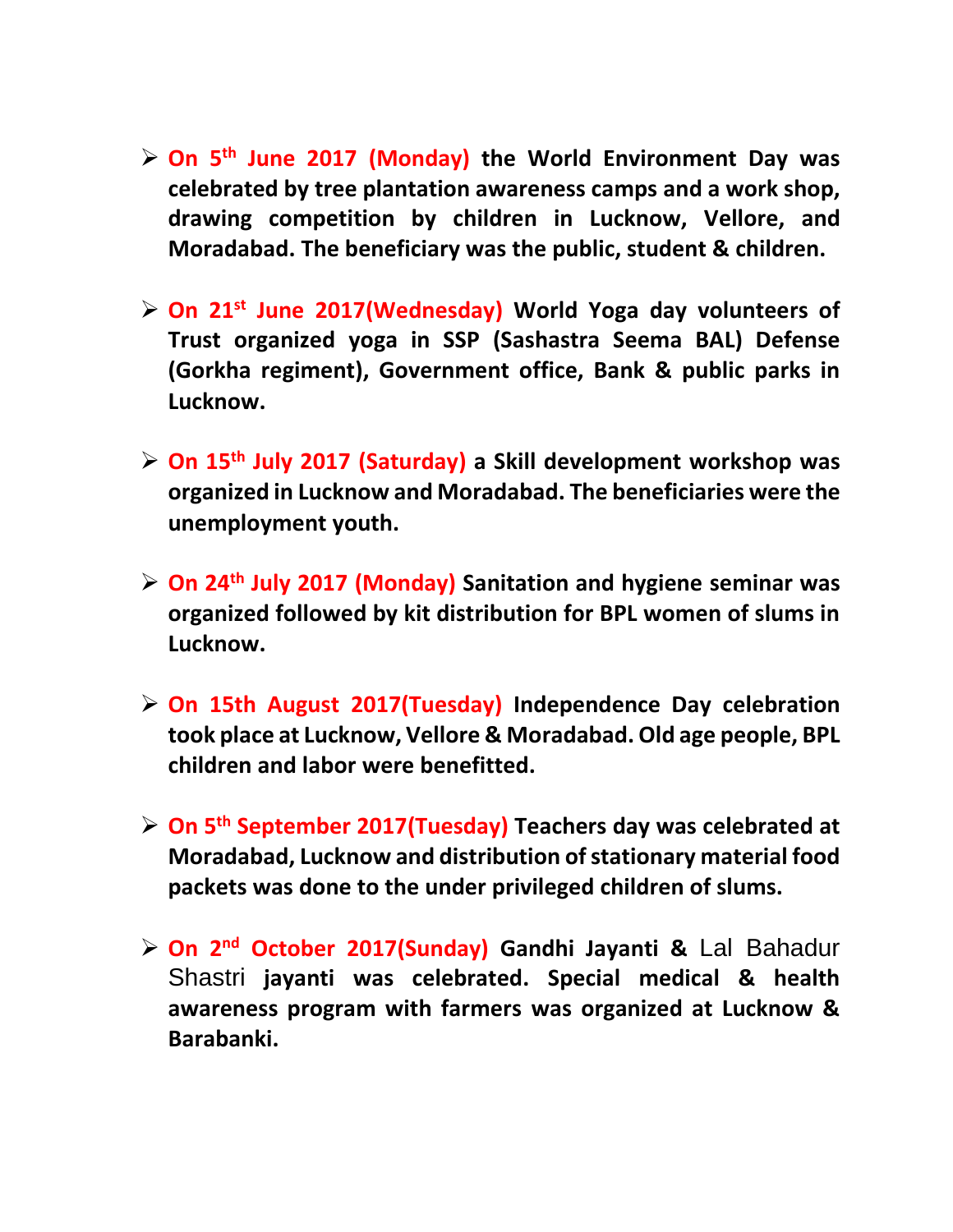- **On 16th October 2017 (Monday) Free medical camp in village of Barabanki & medicine distribution beneficiary village farmers.**
- **On 2nd November 2017 (Thursday) Respiratory disease and awareness work shop. The beneficiaries were General public &Students in Lucknow.**
- **On 14th Nov 2017(Tuesday) the staff members and volunteers celebrated Children Day where a fete (BAL Mela) was organized by children of the school of the trust.**
- **On 2nd December 2017 (Saturday) Health mela was organized at Kotwa sadak Barabanki.**
- **On 25th December 2017(Monday) Christmas celebration & free respiratory camp was organized at Lucknow & Vellore. Food packets were distributed to slums dwellers and street children.**
- **On 1st January 2018(Monday) Happiness program work shop organized at Lucknow for BPL student & general public followed by food distribution.**
- **On 14th January 2018 (Sunday) the Trust distributed food packets, blankets, and cloths to the street dwellers in the city of Lucknow, Moradabad & Vellore.**
- **On 26 January 2018 (Friday) Republic day celebration was organized at Lucknow, Moradabad, Barabanki & Vellore where food packets & sweets were distributed amongst dwellers & workers.**